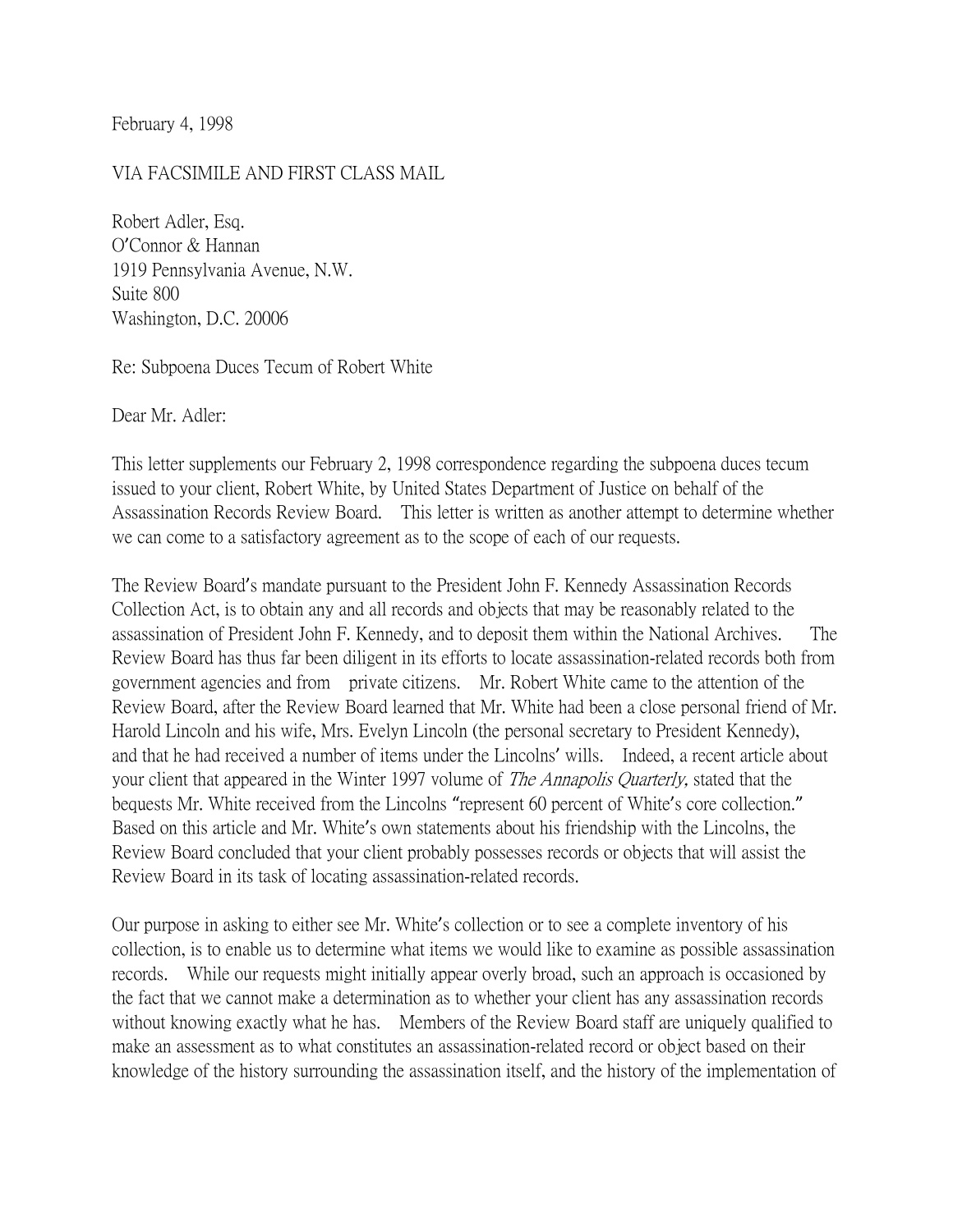the JFK Act. We cannot rely upon the word of an individual who is not a member of the Review Board staff to make the determination that something is or is not an assassination record.

What follows is a list of each of the requests stated in "Attachment B" of the subpoena duces tecum issued to your client. Under each of these requests, we have stated our understanding of your most recent position regarding compliance with the request. In some cases, we have proposed an alternative approach that would narrow the scope of the request. Please review our comments and let us know whether you would be willing to talk with us further about our new requests.

### Requests Listed in Attachment B

# 1. All objects that relate to the assassination of President John F. Kennedy, or to his trip to Texas in November, 1963, including for example, bullet fragments, tissue Samples, items from the Presidential limousine, or any items or apparel worn by President Kennedy at the time of the assassination.

You have stated that your client has no bullet fragments, no tissue samples, no items, no apparel, and no sunglasses. You stated that your client does have swatches from the presidential limousine, a letter from Pierre Salinger, and a "Welcome to Texas" program. Further, you stated that Evelyn Lincoln bequeathed your client a number of personal items that Ms. Lincoln had on her person on the day that President Kennedy was assassinated, including a Polaroid picture of a crowd gathering near the airplane. You stated that these were the only items your client possessed that fell within this category, and that you would be willing to produce these items.

# 2. All records that may relate, directly or indirectly, to the assassination of President John F. Kennedy, including, but not limited to, records pertaining to Jacqueline Kennedy, Governor and Mrs. Connally, Lee Harvey Oswald, Jack Ruby, J.D. Tippit, President Kennedy**'**s trip to Texas in November, 1963, etc.

You stated that your client has nothing related to Jacqueline Kennedy. You further stated that he does have a bill from Parkland Hospital to Governor Connally, an Easter card with Lee Harvey Oswald's signature, a pamphlet supposedly located in Ruby's pocket on the day he shot Lee Harvey Oswald, a shell casing from the gun used by Ruby to shoot Oswald (which you believe your client obtained from a collector) a contract for a stripper employed at one of Ruby's nightclubs, handwritten notes from Ruby, various other artifacts, and a small file with notes that referred to JFK's trip to Dallas. You stated that your client would produce these items.

3. All records of President Kennedy**'**s administration or President Lyndon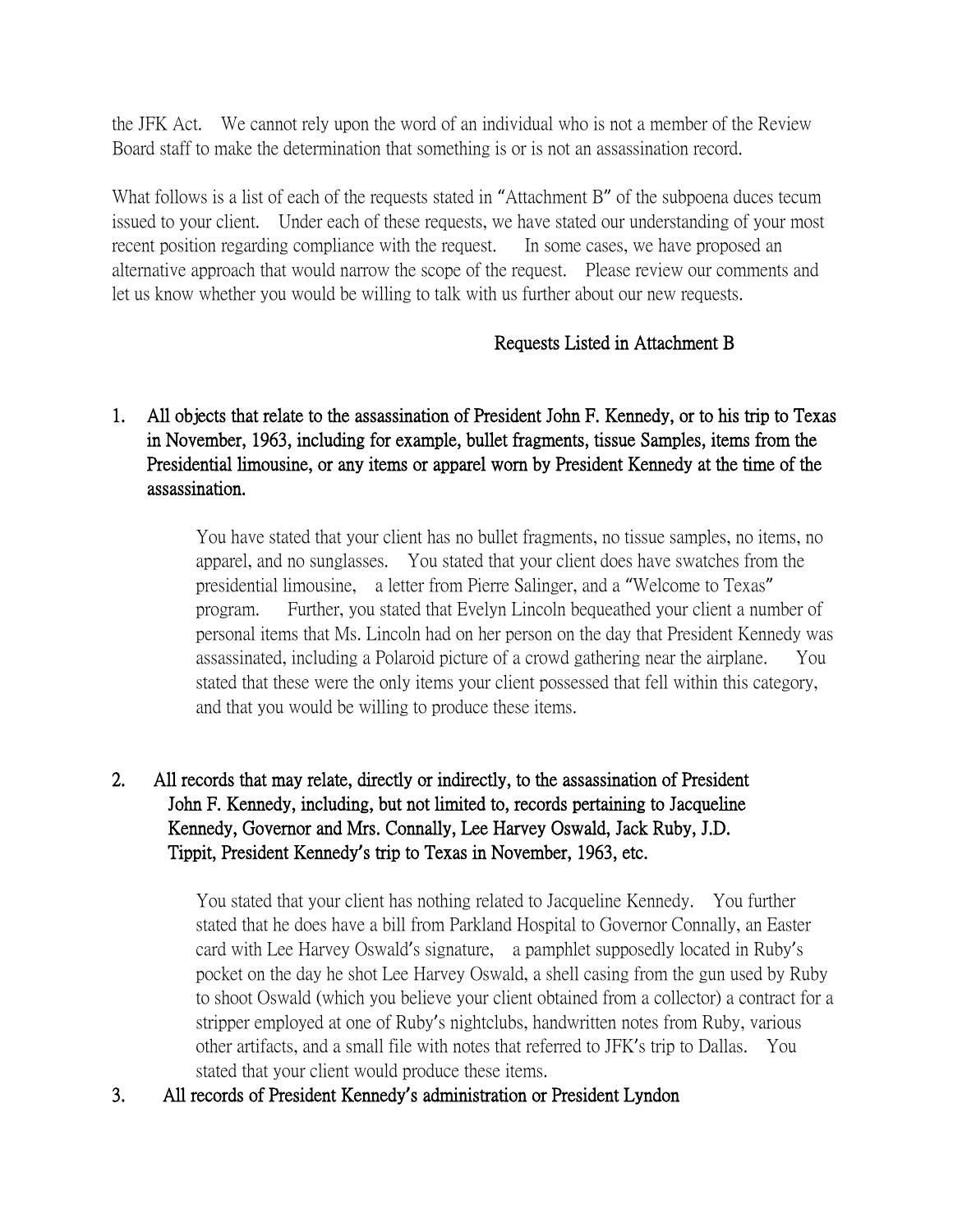Johnson**'**s administration that relate to the following: Cuba (including, For example, any records that refer to the Bay of Pigs or the Cuban Missile Crisis), Organized Crime, Vietnam (including, for example, any records that refer to President Kennedy**'**s conversations with Maxwell Taylor relating to the Vietnam War), the Secret Service, the FBI, the CIA, and the U.S. Military.

You stated that your client had a calendar from the Cuban Missile Crisis, doodles of JFK during the Cuban Missile Crisis, (both of which you have already produced), a telegram from Kruschev to JFK re: Cuban Missile Crisis, diaries from the 1950's (which you felt were beyond the scope of our statute). With regard to the dicta belts in Mr. White's possession, you stated that they "may or may not" contain a discussion about the Cuban Missile Crisis and/or Vietnam. You stated that your client would produce all of these items, with the exception of the diaries from the 1950's.

### 4. All records that set forth, list, document, index, catalogue, inventory or identify in any way, the objects or records that are now (or ever have been) in your custody or control that relate to President John F. Kennedy or the Kennedy Administration.

You stated that the Guernsey consignment list is the only document that categorizes Robert White's collection. You also referenced a list that your client compiled in response to our requests under the subpoena, but it was your opinion that this document fell within the "Attorney Client Privilege," and you would not produce it. You further stated that Robert White had so many items in his collection that it could take him "months, if not a year" to inventory all of them.

The Review Board views this request as essential to assisting us in determining whether or not your client has any records or objects that may be assassination-related. Once again, there are huge categories that can be eliminated, such as campaign buttons, publicity-type photographs. We are proposing that you provide a list of categories of items that you do not believe are assassination-related. Once we view this, it may enable us to eliminate numerous categories of items, and it may greatly narrow the number of items that Mr. White would have to inventory.

5. All records you obtained directly or indirectly from Evelyn Lincoln (the personal secretary of President John F. Kennedy), Harold Lincoln (the husband of Evelyn Lincoln), Frank McGuire (beneficiary of Lincoln**'**s will), or from Stephen Blakeslee (the executor of Evelyn Lincoln**'**s estate), at any time, including records you obtained as a beneficiary of Evelyn Lincoln**'**s and/or Harold Lincoln**'**s will.

> You were very concerned that this request was over broad, and that the Review Board was merely engaging in a "fishing expedition." You expressed concern about turning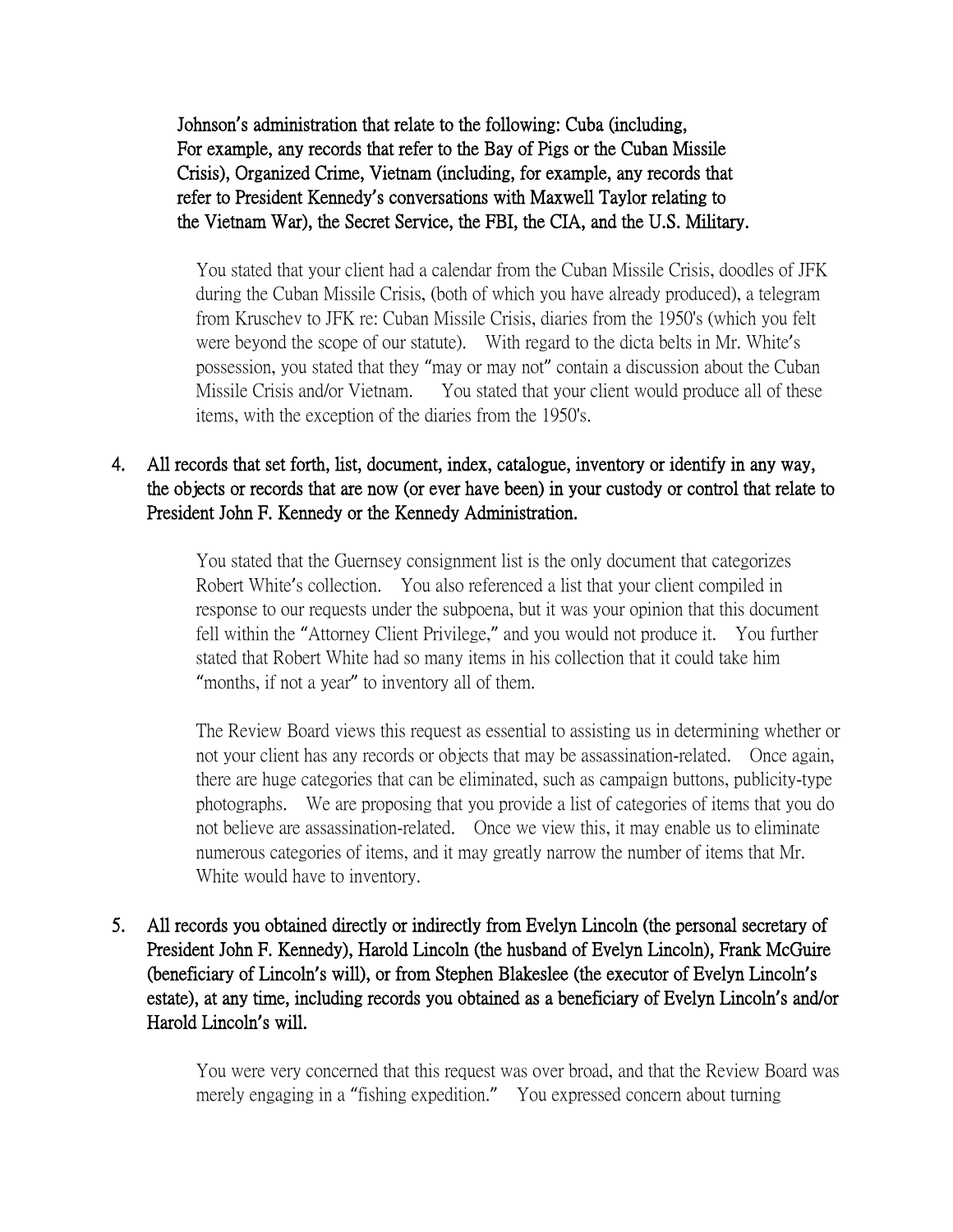everything over that relates to Evelyn Lincoln, and you stated that you would tell us if there was anything that related to Dallas among the items given to your client by Evelyn Lincoln. You described the items given to Robert White by Evelyn Lincoln as senatorial and White House campaign buttons, thousands of photos of Kennedy (nothing assassination-related), a rocking chair, various items that were on Evelyn Lincoln's desk, trinkets from President Kennedy's desk, miscellaneous notes to Mrs. Lincoln from JFK or Jackie and items that had been retrieved from the trash can. You also described a toy that President Kennedy had received from a child, and an accompanying letter describing the history of the item, that had been prepared by Evelyn Lincoln to Robert White, so that White would be able to know more about the item's provenance. You stated that Evelyn Lincoln had done this with other items she had given to Robert White.

 Ultimately, you stated that you were going to object to this request in its entirety. At this time, we are proposing that you prepare and provide us with a list of items received by Mr. White from the Lincoln estate. It's highly possible that the Review Board would not be interested in many of the categories you list. For example, the Review Board would not be interested in Evelyn Lincoln's tax returns or vacation photographs, but would be interested in handwritten notes in any way regarding her work in the Kennedy Administration. Once we have had the opportunity to review the categories, we may be able to significantly narrow the scope of our request. Please let us know your thoughts on such a proposal.

6. All records that set forth, list, document, index, catalogue, inventory or identify the objects or records of President John F. Kennedy or the Kennedy administration that were in Evelyn Lincoln**'**s estate, Harold Lincoln**'**s estate, or in either of their possession, custody or control at any time.

> You stated that there were no inventories, and explained that the Executor of the Lincoln' estate had not done an inventory. In our last conversation, you stated that your client had nothing to produce under this request.

> The Review Board is aware that your client was one of the only persons who did an inventory of the trunks and file cabinets bequeathed under the Lincoln will. We are thus interested in any records or notes made by your client during this inventory process.

### 7. All correspondence with other individuals, institutions, or organizations, regarding the terms of Evelyn Lincoln**'**s and/or Harold Lincoln**'**s will.

You objected to the lack of clarity of this request, and ultimately stated that your client did not have any such items, and that you would be objecting to this request.